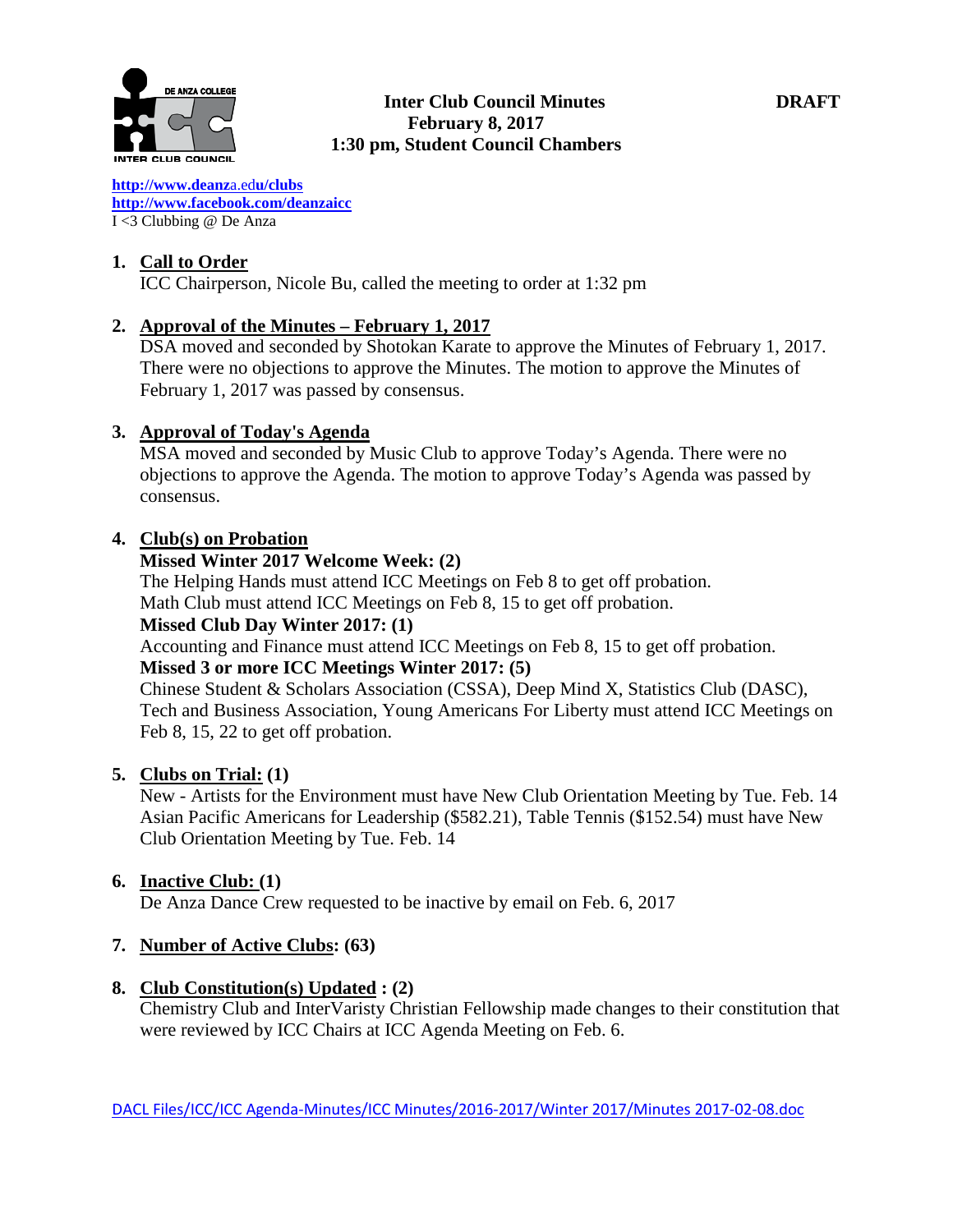# **9. Calendars**

# **9.1 ICC/Club Calendar of Events as of 2/7/17**

 Information is from the Event Planning Request Form (**New Information in Bold**/ \* Money collected)

- Feb.9 Outreach hosted by InterVarsity Christian Fellowship 10:00 am 2:00 pm
- Feb 9 Worship Service hosted by InterVarsity Christian Fellowship– 5:00 pm 8:00 pm
- Feb 18 New Officer Election hosted by PISO 11:00 am 4:00 pm

## **Feb 25 Club Event hosted by PISO – 10:00 am – 4:00 pm – Forum 1**

## **9.2 DASB Calendar of Events as of 2/7/17**

Information is from the Event Planning Request Form

(**New Information in Bold**/ \* Money collected)

- **Feb 14 Valentine Event – 11:30 am – 2:30 pm**
- **Feb 28 DASB Health Day Event – 1:30 pm – 3:30 pm**

# **10. ICC/Club Account Balance Status as of 2/7/17 (New Information in Bold)**

| <b>Club/ICC Allocation Account</b>     | $(\#41 - 54730)$ | \$4,942.00  |
|----------------------------------------|------------------|-------------|
| <b>ICC Allocation-New Club Account</b> | $(#41-54720)$    | \$1,100.00  |
| <b>ICC Emergency Relief Account</b>    | $(#44-4289)$     | \$3,095.05  |
| <b>ICC Events Award Account</b>        | $(#41-54600)$    | \$8,850.00  |
| <b>ICC</b> Inactive Hold               | $(#44-4300)$     | \$16,409.63 |
| <b>ICC Scholarship Account</b>         | $(#44-4310)$     | \$9,246.35  |
| ICC                                    | $(#44-4320)$     | \$2,461.63  |

## **11. Business**

#### **11.1 ICC Officer Elections / Club Budget Request / Club Constitutional Changes / Club Room – Small group discussion (Info/Action)**

Small group discussion was held regarding to upcoming ICC Elections, Club Budget Request, Club Constitutional Changes and Club Room. Also, questions from ICC Reps were answered and suggestions were discussed. Thank you ICC Reps for suggestions. Further discussion will be held in the upcoming ICC Meetings.

# **12. Reports**

# **ICC Chairperson: Nicole Bu**

- 1. Run for ICC election.
- 2. Follow us on Facebook!

### **ICC Chair of Finance: Uyen Pham**

- 1. To use your club account money: Use your cash first, then get reimbursed later @ Student Accounts office.
- 2. Submit Budget Request Banner for next club day

# **ICC Chair of Programs: Tiffany Kam**

- 1. Due weather condition, Technology Sustainability and Auto Tech will have the March's Flea Market Concession Stand
- 2. Run for ICC

# **ICC Chair of Marketing: vacant**

### **DASB Liaison: Kurumi Sasaki**

DACL Files/ICC/ICC Agenda-Minutes/ICC Minutes/2016-2017/Winter 2017/Minutes 2017-02-08.doc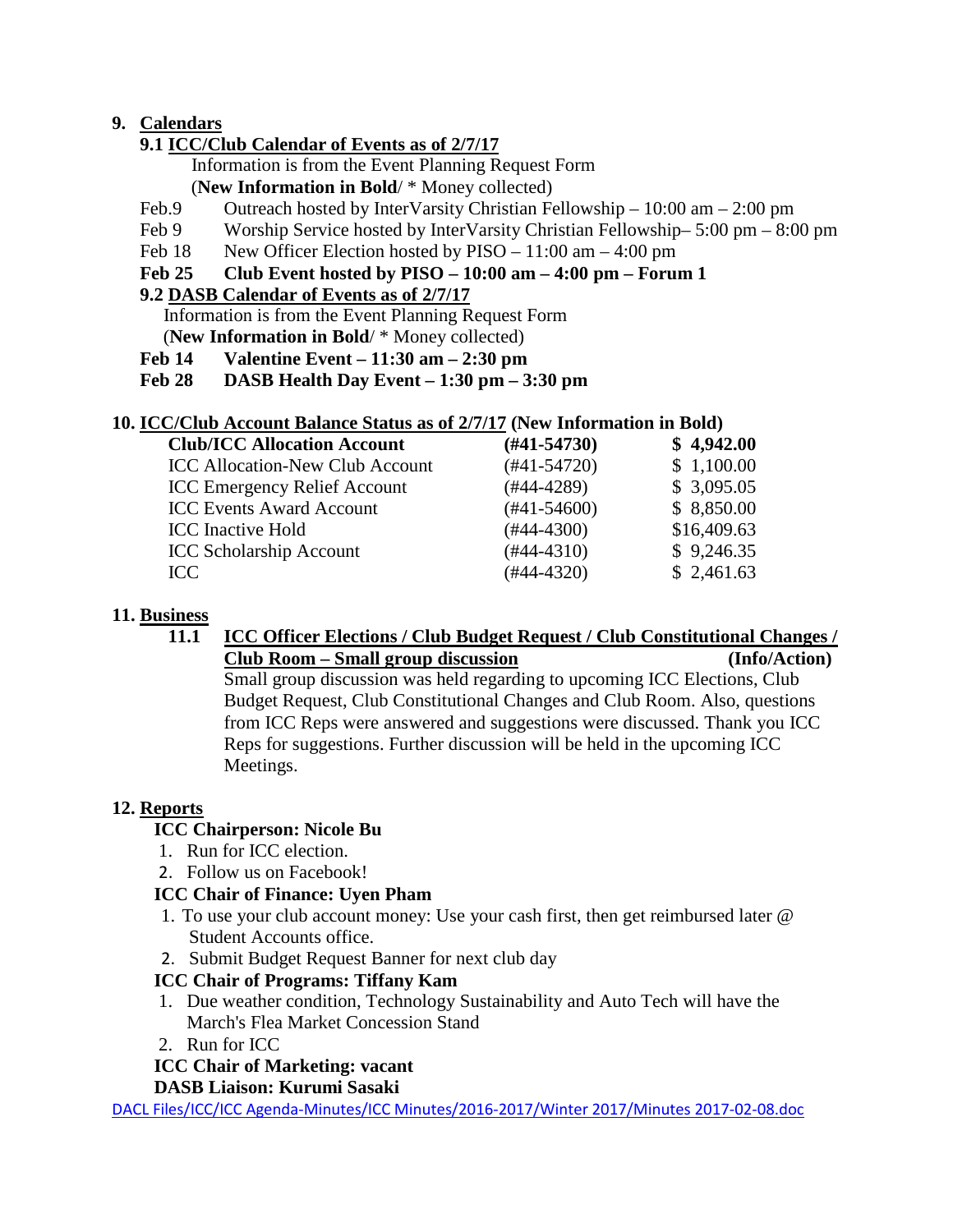- 1. If you have an idea for a project that will make De Anza more eco friendly, apply for Eco Fund by 4:30pm on Thursday, February 9th.
- 2. We will be having a Valentine's day event next Tueday from 11:30am to 1:30pm in main quad

### **ICC Advisor: La Donna Yumori-Kaku**

- **1.** Club Events: Please see me before or when you turn in your Event Planning Request Form so I can review the form to avoid any delay with your request. It just takes a few minutes to review. I can also provide free parking permits for your speaker(s).
- **2.** Eco Pass/Clipper Pass: Please use your own Eco Pass/Clipper Pass. If you are borrowing or giving it out to someone then YOU could get a very expensive fine. The information is stated on the card. Please read the tiny print!
- **3.** Club Meeting Room for Spring Quarter 2017: Please turn in an Event Planning Request Form, (Lavender colored form # 6 in the rotating file outside of Office of College Life), signed by club advisor now to reserve room. Forms will be processed in the order received. Remember the club needs to put a request for Club Meeting Room every quarter.

|                                                          | <b>Present</b>          | <b>Absent</b>           | <b>Probation</b><br><b>Present</b> | <b>Probation</b><br><b>Absent</b> |
|----------------------------------------------------------|-------------------------|-------------------------|------------------------------------|-----------------------------------|
| <b>4 Elements Hip Hop Club</b>                           | X                       |                         |                                    |                                   |
| <b>Accounting &amp; Finance Club</b>                     |                         |                         | $\overline{\mathbf{x}}$            |                                   |
| <b>Anime Club</b>                                        | $\overline{\mathbf{x}}$ |                         |                                    |                                   |
| Artificial Intelligence for Robotics (AIR)               |                         | X                       |                                    |                                   |
| <b>Auto Technology</b>                                   | $\mathbf{x}$            |                         |                                    |                                   |
| <b>Badminton Club</b>                                    | X                       |                         |                                    |                                   |
| <b>Biology Club</b>                                      | X                       |                         |                                    |                                   |
| <b>Cheer and Dance Team</b>                              | X                       |                         |                                    |                                   |
| <b>Chemistry Club</b>                                    |                         | X                       |                                    |                                   |
| <b>Chinese Student &amp; Scholars Association (CSSA)</b> |                         |                         | X                                  |                                   |
| <b>Circle K</b>                                          | X                       |                         |                                    |                                   |
| <b>Cross Cultural Partners Club (CCPC)</b>               |                         | $\overline{\mathbf{x}}$ |                                    |                                   |
| <b>Clean Energy Club</b>                                 | X                       |                         |                                    |                                   |
| <b>Competitive Gamers Club</b>                           | $\overline{\mathbf{x}}$ |                         |                                    |                                   |
| <b>DECA</b>                                              |                         | X                       |                                    |                                   |
| <b>Deep Mind X</b>                                       |                         |                         | X                                  |                                   |
| <b>Desi Student Association (DSA)</b>                    | X                       |                         |                                    |                                   |
| <b>Developers' Guild</b>                                 | X                       |                         |                                    |                                   |
| <b>Engineering Technology Club (ETC)</b>                 | X                       |                         |                                    |                                   |
| eSports                                                  | X                       |                         |                                    |                                   |
| <b>Ethical International Career Planning</b>             | $\overline{\mathbf{x}}$ |                         |                                    |                                   |
| <b>Explorers' Nest</b>                                   | X                       |                         |                                    |                                   |
| <b>Fellowship of Overseas Students (FOS)</b>             | $\overline{\mathbf{x}}$ |                         |                                    |                                   |
| <b>Filmmakers Union</b>                                  | X                       |                         |                                    |                                   |
| <b>Go Club</b>                                           | X                       |                         |                                    |                                   |
| <b>Grace Fellowship</b>                                  | X                       |                         |                                    |                                   |
| Hong Kong Student Association (HKSA)                     |                         | X                       |                                    |                                   |
| <b>IDEA</b>                                              |                         | $\overline{\mathbf{x}}$ |                                    |                                   |
| <b>Improv &amp; Sketch Comedy</b>                        |                         | X                       |                                    |                                   |
| <b>International Student Volunteers (ISV)</b>            | $\mathbf{x}$            |                         |                                    |                                   |
| InterVarsity Christian Fellowship at De Anza             | X                       |                         |                                    |                                   |
| <b>Iranian Student Association (ISA)</b>                 | X                       |                         |                                    |                                   |

#### **13. Roll Call**

DACL Files/ICC/ICC Agenda-Minutes/ICC Minutes/2016-2017/Winter 2017/Minutes 2017-02-08.doc